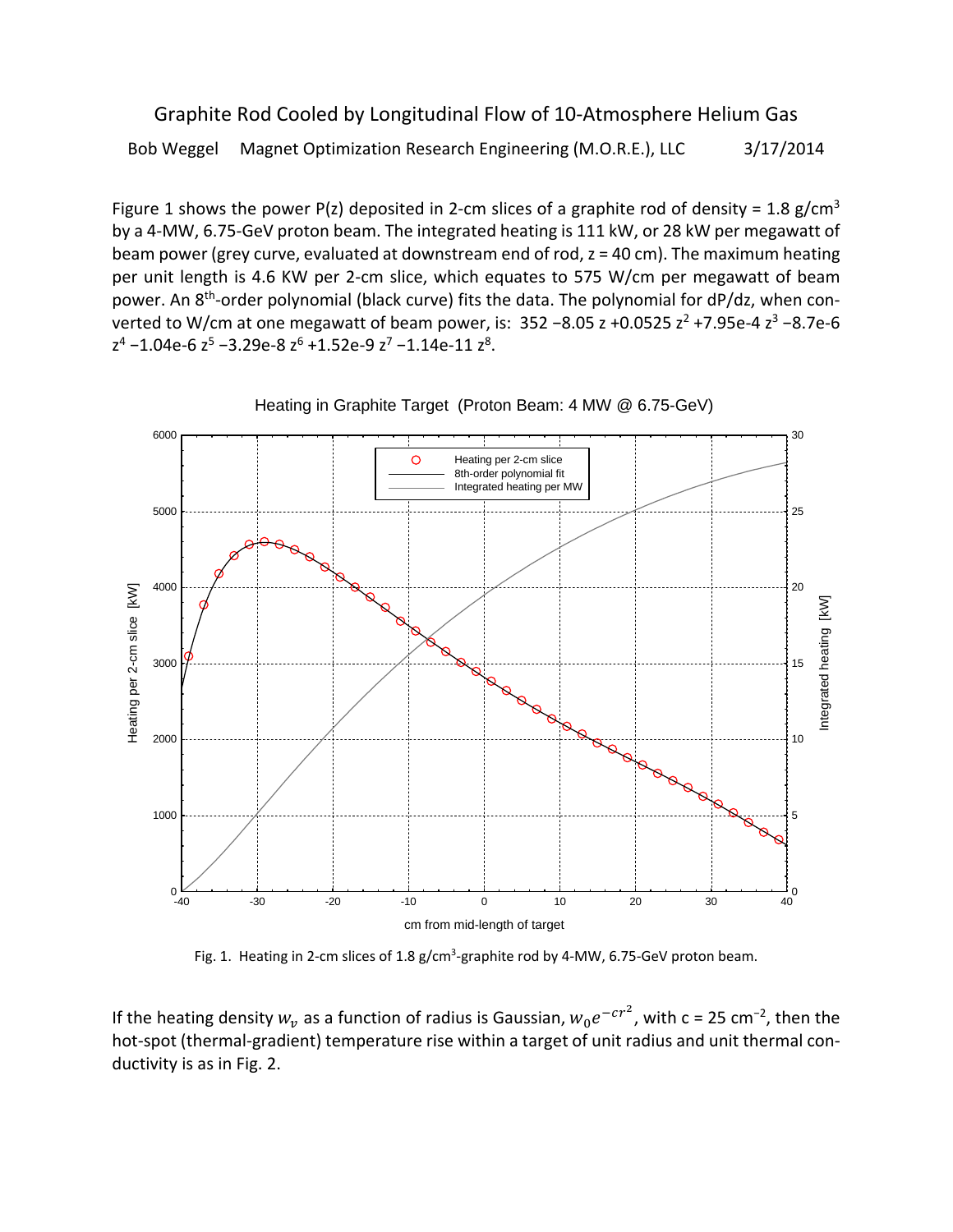

Fig. 2. Proton-beam heating density  $f(r)$  [grey curves], integrated heating  $F(r) = 2\pi \int_0^r f(r)r dr$  [black],  $T'(r) =$  $\frac{F(r)}{2\pi kr}$ , where k is the thermal conductivity [red], and  $\Delta T(r) = \int_r^1 T' dr$  [pink] in rod of unit radius and thermal conductivity. Solid curves are for a Gaussian heating density  $2ce^{-cr^2}$ ; dashed curves are fitting functions. The dashed pink curve, obtained by analytic integration of its red mate, involves logarithms and arctangents.



Fig. 3. Temperature dependence of thermal conductivity of graphite:  $k = 54.73 \div [1.077 - e^{-(T/1322)}]$  W/cm⋅K.

Proton-Beam Heating & Temperature Functions: Gaussian & Curve Fits